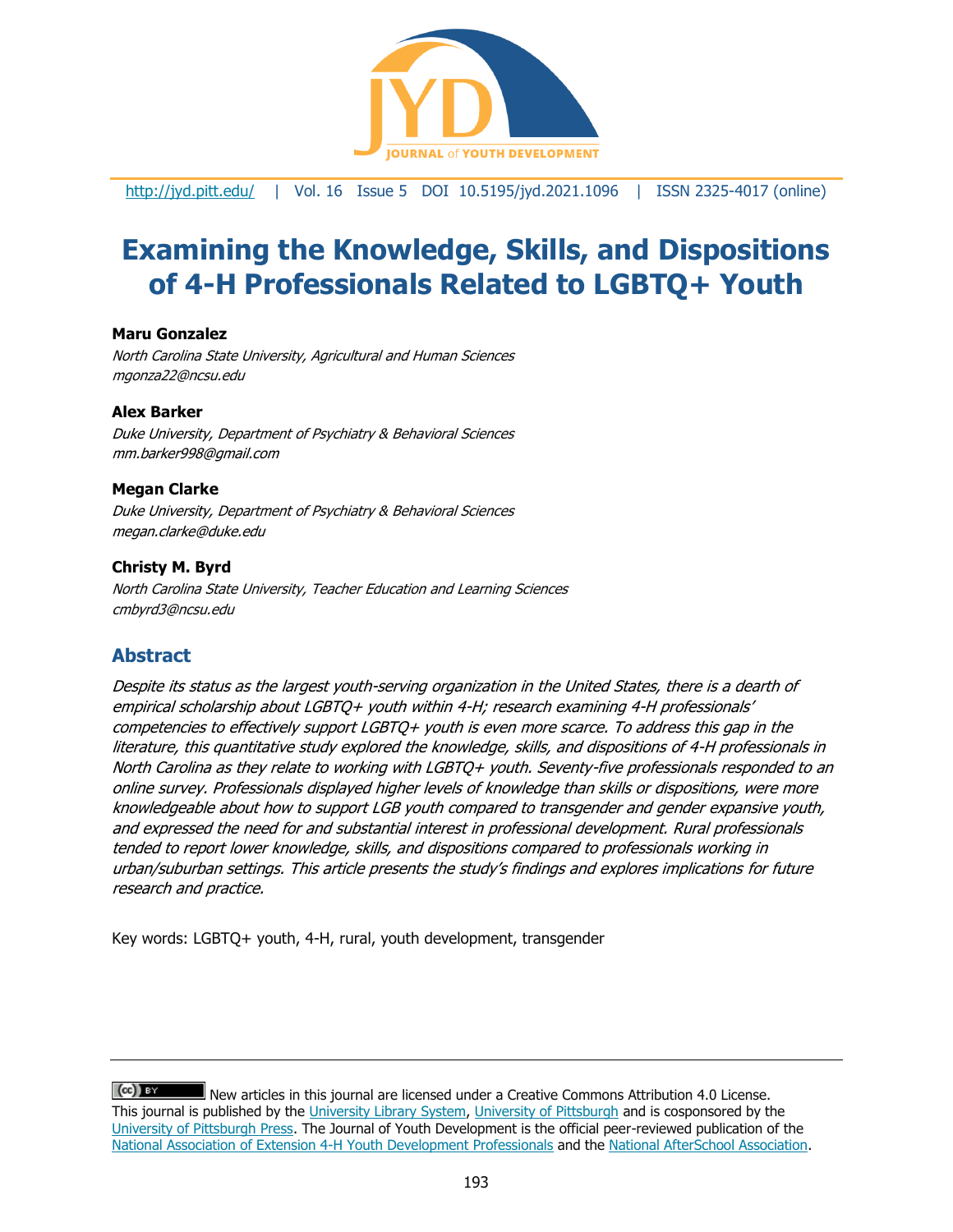# **Introduction**

Over the span of more than two decades, activists, practitioners, and policy makers have called on schools and youth-serving organizations to adopt inclusive and affirming practices for working with youth who are lesbian, gay, bisexual, transgender, queer, or who hold an identity that does not conform to dominant social norms related to sexual orientation and gender identity ([LGBTQ+]; Gonzalez et al., 2020; Kokozos & Gonzalez, 2020; Kosciw et al., 2020). Despite these efforts and significant social and legislative advancements for the LGBTQ+ community, LGBTQ+ young people continue to experience hostility and isolation at school (Kosciw et al., 2020), at home (Bregman et. al, 2013; Morton et al., 2018), and within their communities (Fish et al., 2019; Katz-Wise & Hyde, 2012). The cumulative consequences of these experiences can be dire. Indeed, research has demonstrated that LGBTQ+ youth are more vulnerable than non-LGBTQ+ youth to depression, anxiety, stress, suicide, and drug and alcohol abuse (Goldbach et al., 2014; Katz-Wise & Hyde, 2012; McLaren, 2009; Russell & Fish, 2016).

LGBTQ+ young people living in rural communities often face even greater obstacles and increased risk factors, including fewer supportive adults, higher rates of discrimination, socially conservative gender and sexuality norms, and less access to affirming resources and community organizations (Barefoot et al., 2015; Gonzalez, 2016; O'Connell et al., 2010; Palmer et al., 2012). Research has also found that educators in rural communities have a more negative perception of lesbian, gay, and bisexual (LGB) students than any other marginalized student population (O'Connell et al., 2010). All of these factors may exacerbate feelings of alienation and isolation for LGBTQ+ youth in rural areas. Such conditions pose challenges for rural educators who are supportive of LGBTQ+ youth as well. For example, a study by Gonzalez (2016) found that rural school counselors who advocate for and with LGBTQ+ students may experience less administrative support and often have to navigate religion-based resistance from colleagues and community members.

Despite such daunting statistics, there is reason to be hopeful. A vast body of scholarship has demonstrated that affirming environments and an increased sense of belonging are linked to positive academic, social, and emotional outcomes among LGBTQ+ youth, including higher selfesteem, psychological well-being, and academic success (Barr et al., 2016; Kosciw et, al, 2020; Wong et al., 2014). Having adults in school settings—such as teachers and school staff—who support the LGBTQ+ identities of youth is linked to more positive mental wellbeing, stronger feelings of safety, and better academic engagement and outcomes among LGBTQ+ youth (Johns et al., 2019; Kosciw et al., 2020; Seelman et al., 2015). Further, when adults in school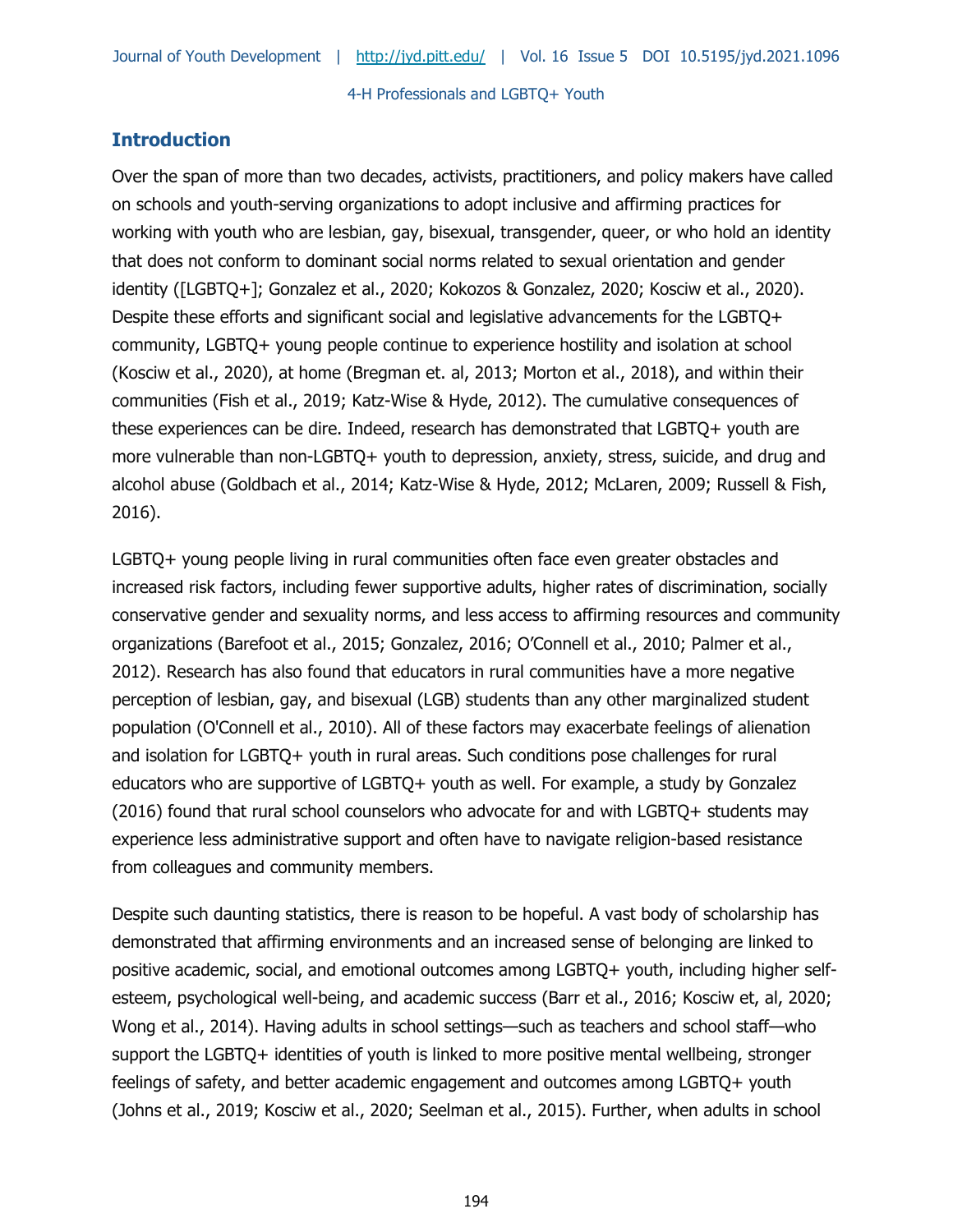settings display their support by intervening effectively in incidents of anti-LGBTQ+ bullying and harassment, LGBTQ+ students report fewer experiences of harassment and assault and fewer days of school missed (Johns et al., 2019; Kosciw et al., 2020).

Professional development of educators and youth-serving professionals is key to developing the knowledge and skills needed to work effectively with LGBTQ+ young people (Bradley et al., 2019; Doellman, 2017). Nevertheless, many educators have not participated in LGBTQ+ youthrelated training and are therefore not adequately prepared to support this population competently and proactively (Goodrich & Luke, 2010 Gonzalez, 2016; McCabe et al., 2013), particularly as it relates to having the skills to appropriately interact with LGBTQ+ youth and intervene when necessary (Farmer et al., 2013). Professional development inclusive of and specific to serving the needs of transgender, intersex, and gender expansive young people appears to be even more scarce (Kearns et al., 2017; Marx et al., 2017; Simons et al., 2018), further isolating this demographic. Notably, educators who have received training related to LGBTQ+ youth have shown increased preparedness and confidence in advocating for and with LGBTQ+ young people (Bradley et al., 2019; Gonzalez, 2016).

# **4-H and the Benefits of Positive Youth Development**

While the vast majority of scholarship on the impact of affirming environments on LGBTQ+ youth has been conducted in K-12 settings (Gonzalez, 2017; Hatchel et al., 2018, Kosciw et al., 2020), scholarship related to community- and youth-serving organizations has consistently underscored the social and emotional benefits of supportive and inclusive settings on LGBTQ+ youth (Diaz & Kosciw, 2011; Fish et al., 2019; Williams; et al., 2019). As the country's largest youth development organization, 4-H is a leader in cultivating young people's strengths and leadership capacities in urban, suburban, and rural communities in every state across the nation. Nevertheless, there is a dearth of conceptual scholarship—and virtually no empirical research—related to LGBTQ+ youth within 4-H and the professionals who work with them (Gonzalez et al., 2020; Soule, 2017).

As an organization, 4-H is grounded in a positive youth development (PYD) framework, a strengths-based approach to youth development that guides schools and community-serving organizations in ensuring that young people can reach their full potential (Larson, 2000; Lerner et al., 2005). While the PYD model assumes all young people are capable of success, it also recognizes the valuable role of supportive adults and affirming, connected, and caring environments in contributing to youth thriving (Benson et al., 2011; Lerner et al., 2005). Such an assumption is particularly relevant to LGBTQ+ youth populations, who often receive less support than their heterosexual, cisgender peers across school, community, and familial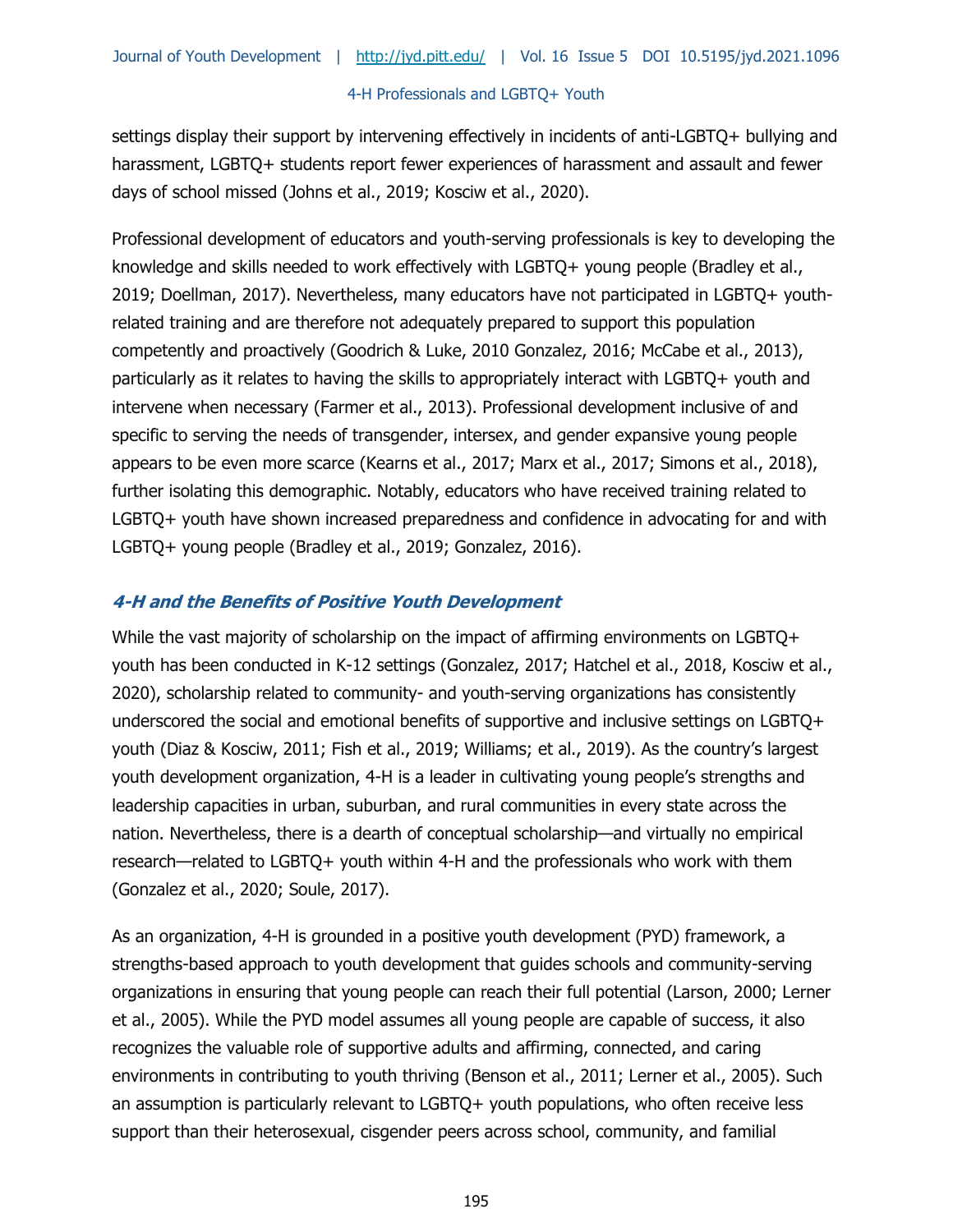contexts (Fish et al., 2019; Gonzalez, 2017; Hatchel et al., 2018, Ryan et al., 2010). Despite 4-H's documented benefits in building youth's strengths and resilience through PYD programming, there exists a gap in both research and practice as it relates to 4-H's impact on LGBTQ+ young people specifically.

In response, youth development scholars have underscored the need for additional research and have called on 4-H programs and practices to be more deliberate and proactive about cultivating a climate in which LGBTQ+ youth feel affirmed and supported while ensuring that 4-H professionals possess the professional development necessary to best engage LGBTQ+ young people (Gonzalez et al., 2020; McKee & Bruce, 2019; Soule, 2017). In order to heed these calls to action and begin addressing these gaps in both scholarship and practice, the purpose of this research is to explore the knowledge, skills, and dispositions of 4-H professionals in North Carolina relative to working effectively with LGBTQ+ young people, with the ultimate aim of better serving LGBTQ+ youth through the development of resources and recommendations for professional development within 4-H.

# **Research Questions and Hypotheses**

Our research questions were as follows:

- 1. What knowledge, skills, and dispositions do 4-H professionals report?
	- a. How is previous training associated with knowledge, skills, and dispositions?
- 2. How supported do 4-H professionals feel creating welcoming and affirming environments for and with LGBTQ+ youth?
	- a. How is perceived support for creating welcoming and affirming environments associated with knowledge, skills, and dispositions?
- 3. How do professionals in rural settings differ from professionals in urban/suburban settings?

For RQ1 (What knowledge, skills, and dispositions do 4-H professionals report?), we had a number of hypotheses. We expected that 4-H professionals would score higher on indicators measuring knowledge than those measuring skills. We also hypothesized that professionals would display more knowledge and skills related to sexual orientation (i.e., LGB youth) than gender identity and sex assigned at birth (i.e., transgender, gender expansive, and intersex youth). In terms of dispositions, we hypothesized that professionals would score higher on disposition indicators related to general acceptance of LGBTQ+ youth and need for training but lower on disposition indicators related to making structural program changes, such as ensuring that 4-H dances are LGBTQ+-affirming or allowing youth to use bathroom facilities according to their gender identity. Finally, specific to RQ1a, we hypothesized that professionals who had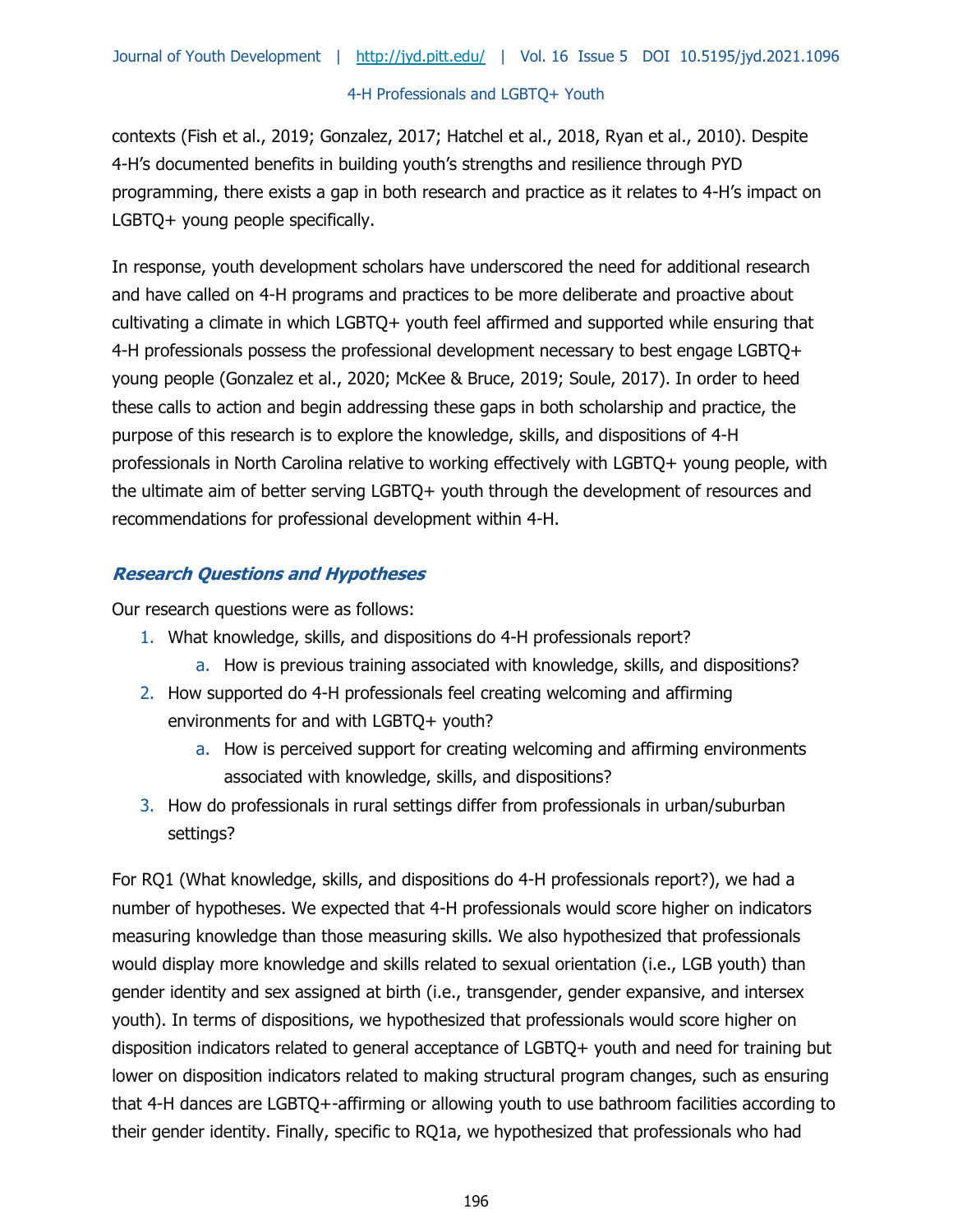attended training would have higher scores for knowledge and skills, in line with previous research findings (Bradley et al., 2019; Gonzalez, 2016). However, given the wide variation of training available about serving LGBTQ+ youth—including the time, depth, and objectives of such training—we did not anticipate a significant difference in dispositions between those who had and had not attended training.

For RQ2 (How supported do professionals feel creating welcoming and affirming environments for and with LGBTQ+ youth, and how is perceived support associated with knowledge, skills, and dispositions?), we hypothesized that perceived support would be correlated with knowledge and skills. Specifically, we hypothesized that professionals with higher perceived support would display more knowledge and would report more application of skills related to creating welcoming and affirming environments for LGBTQ+ youth.

For RQ3 (How do professionals in rural settings differ from professionals in urban/suburban settings?), we hypothesized that professionals in rural settings would score lower on indicators measuring knowledge, skills, and dispositions. Related, we also anticipated that professionals in rural settings would report lower perceived support for creating welcoming and affirming environments for LGBTQ+ youth. These hypotheses were based on previous research finding more socially conservative gender and sexuality norms in rural settings as well as lower levels of access in rural communities to local LGBTQ+ specific resources and community organizations (Barefoot et al., 2015; Gonzalez, 2016; O'Connell et al., 2010; Palmer et al., 2012). All of these barriers can impact the degree to which rural professionals have access to professional development opportunities and feel equipped and supported to work with LGBTQ+ youth.

# **Methods**

### **Participants**

Participants included 75 youth development professionals in North Carolina 4-H. In terms of age, 26.7% were between the ages of 18 and 30, 20% were between the ages of 31 and 38, 30% were 39 to 50, and 23.4% were over the age of 50. Of the 75 professionals who responded to the survey, 26% worked in counties designated by the North Carolina Rural Center (n.d.) as urban or regional city/suburban and 74% worked in rural counties. To preserve anonymity, participants were not asked to indicate any additional demographic information or professional title(s).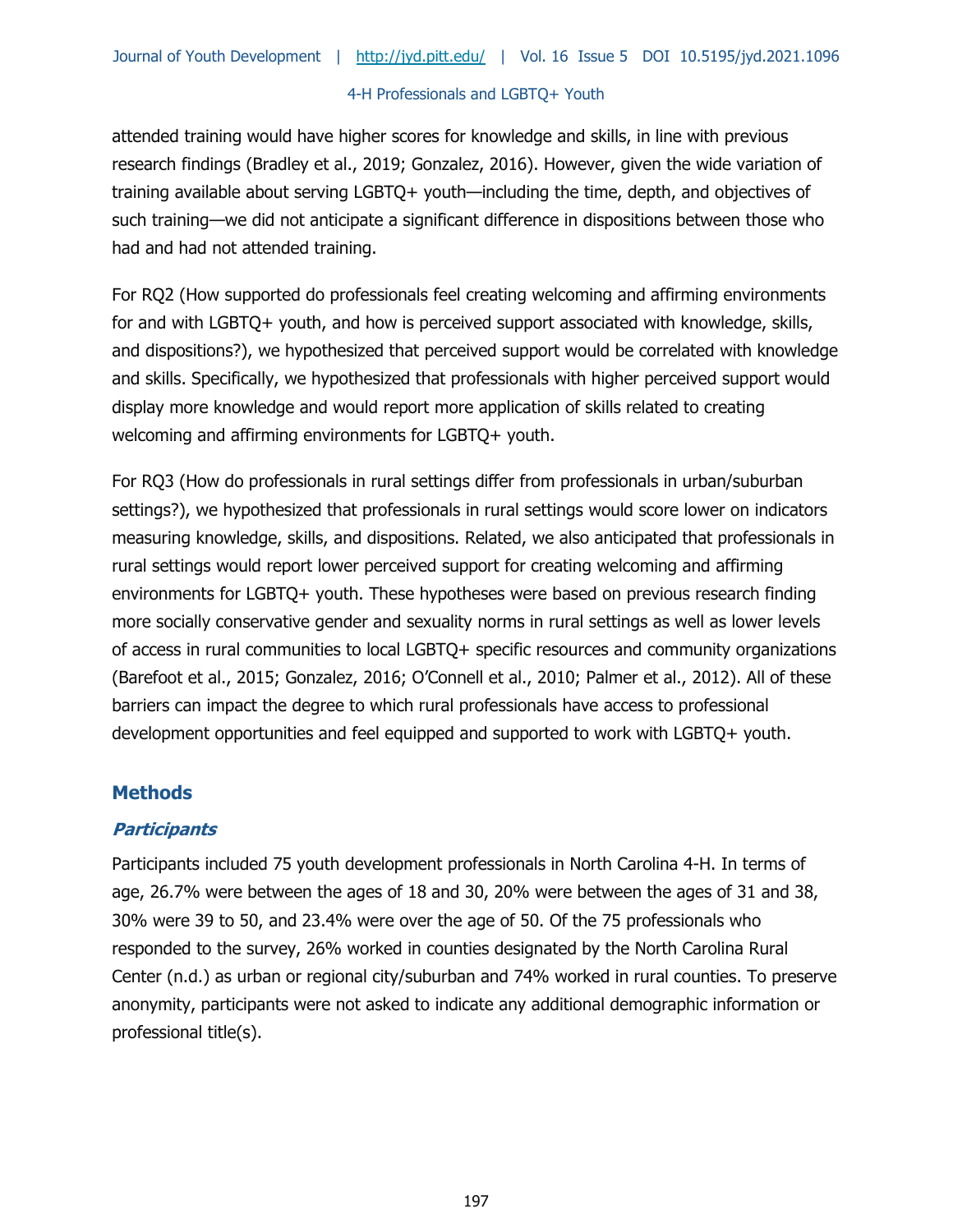# **Procedure and Measures**

An anonymous online survey and two subsequent email reminders were sent to all North Carolina 4-H employees through the employee listserv. The survey response rate was 40%, took about 5 to 10 minutes to complete, and participants were not compensated. The survey was developed by youth development and child mental health scholars and practitioners with combined lived and professional experience related to LGBTQ+ issues across rural, suburban, and urban contexts.

This study focused on Extension professionals' knowledge of LGBTQ+ youth and related issues, their skills for supporting LGBTQ+ youth and cultivating an LGBTQ+ affirming environment, and their general disposition or attitude toward LGBTQ+ youth. Our conceptualization of knowledge, skills, and dispositions for working with LGBTQ+ youth was informed by Brown and Trusty's Advocacy Competencies (2005), in which they define effective advocacy—including with LGBTQ+ youth—as possessing advocacy knowledge; demonstrating advocacy skills; and having a disposition toward advocacy, one that is shaped by personal values and beliefs. Further explanation of these constructs, including definitions and corresponding indicators, are included in Table 1.

Drawing on Brown & Trusty's model (2005), knowledge was defined as the extent to which professionals were familiar with the needs and experiences of LGBTQ+ youth, as well as terminology, issues, and resources specific to the LGBTQ+ community. Knowledge of terms was assessed with eight items on a scale of  $1$  (*I have not heard this term before*) to 4 (*I am* completely confident that I know what this term means) and five items on a separate scale of 1 (strongly agree) to 4 (strongly disagree).

Skills were defined as the appropriate application of knowledge to support LGBTQ+ youth and cultivate an environment that is affirming and welcoming to LGBTQ+ individuals, and dispositions were defined as general attitudes toward LGBTQ+ youth (Brown & Trusty, 2005). Skills and dispositions were assessed with 19 items on response scales of 1 (*strongly* agree/always) to 4 (strongly disagree/never) and 1 (often/very interested) to 3 (never/not interested), and one yes/no question.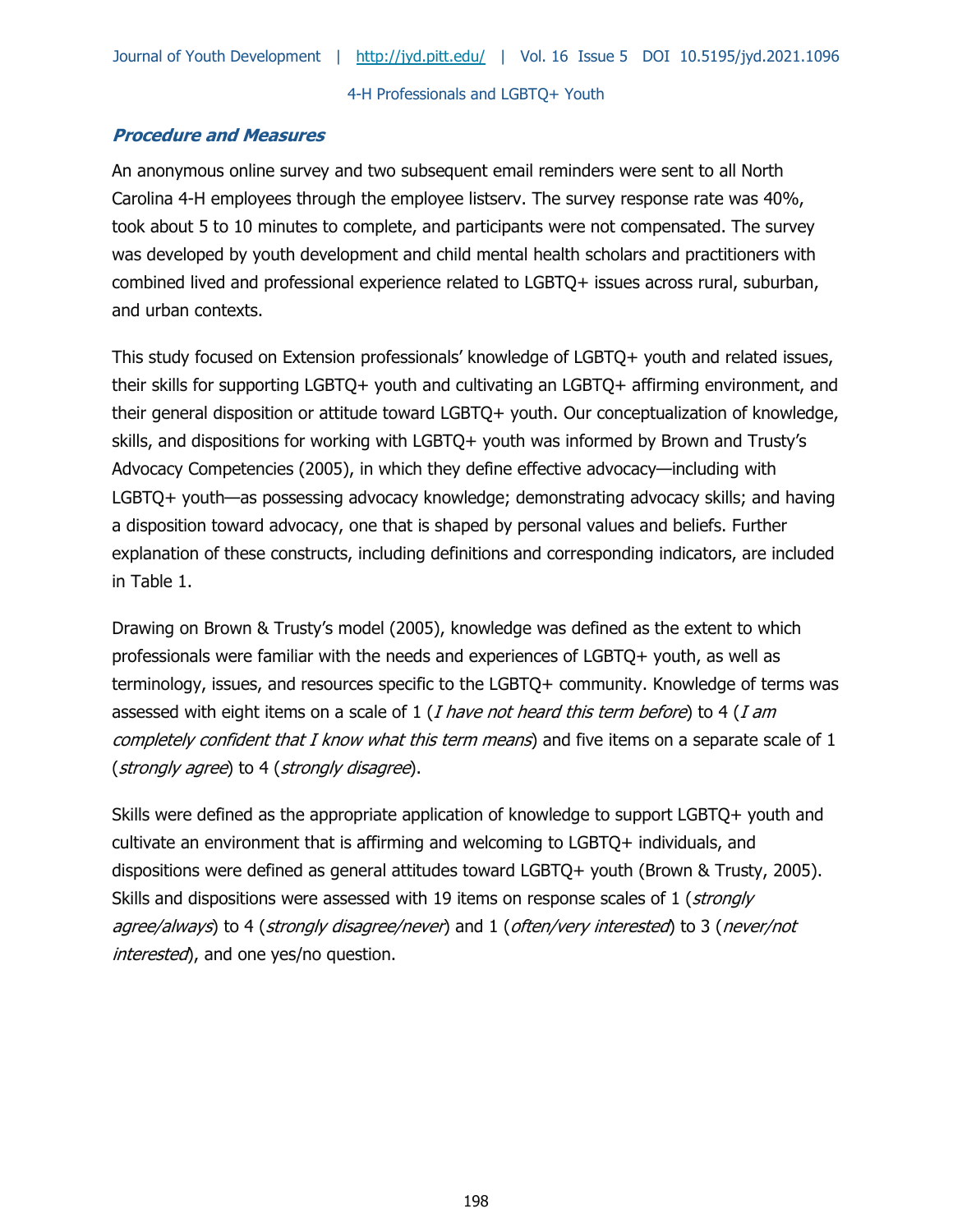| <b>Construct</b>    | <b>Definition</b>                                                                                                                                                              | <b>Indicators</b>                                                                                                                                                                                                                                     |
|---------------------|--------------------------------------------------------------------------------------------------------------------------------------------------------------------------------|-------------------------------------------------------------------------------------------------------------------------------------------------------------------------------------------------------------------------------------------------------|
| Knowledge           | The extent to which one is familiar<br>with the needs and experiences of<br>LGBTQ+ youth, as well as<br>terminology, issues, and resources<br>specific to the LGBTQ+ community | • Knowledge of terminology and concepts<br>• Knowledge of resources<br>• Knowledge of protocols and standards of<br>practice                                                                                                                          |
| <b>Skills</b>       | The appropriate application of<br>knowledge to support LGBTQ+ youth<br>and cultivate an environment that is<br>welcoming to LGBTQ+ individuals                                 | • Communication skills<br>• Problem assessment and solving skills<br>• Interpersonal advocacy skills<br>• Skills for delivering affirming and<br>inclusive programming<br>• Program/organizational-level advocacy<br>skills<br>• Collaboration skills |
| <b>Dispositions</b> | One's general attitude toward<br>LGBTQ+ youth                                                                                                                                  | • Value for learning and training<br>• Value for creating affirming and<br>welcoming environments                                                                                                                                                     |

# **Table 1. Knowledge, Skills, and Dispositions as Applied to LGBTQ+ Youth**

# **Results**

Our first question was, "What knowledge, skills, and dispositions do 4-H professionals report?" First, the 4-H professionals were asked to indicate how familiar they were with a number of terms describing sexual orientation and gender identity. Means and standard deviations for respondents' familiarity with terms and resources are reported in Table 2.

The professionals were most familiar with the terms, "lesbian" and "gay," with 88% and 85%, respectively, completely confident in their knowledge. The professionals were least familiar with the terms, "pansexual" and "intersex." Large percentages—19% for pansexual and 28% for intersex—had not heard the terms before.

The professionals also rated their knowledge of the distinction between certain terms related to LGBTQ+ identity, with higher scores indicating lower knowledge. Professionals reported high levels of confidence in the difference between sex assigned at birth and gender identity, with 95% agreeing. In addition, they reported high levels of confidence in the difference between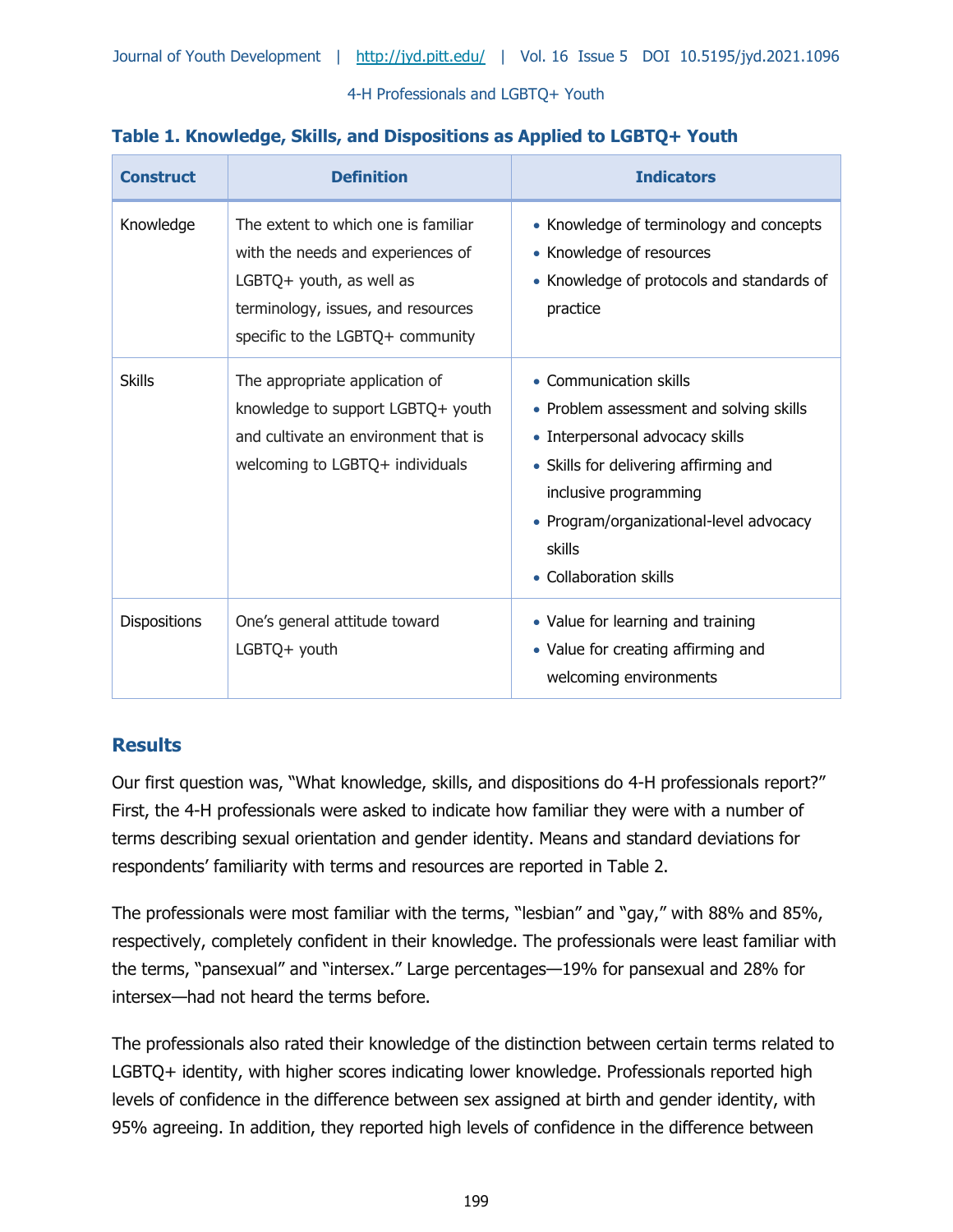sexual orientation and gender identity, with 90% agreeing. Finally, professionals rated their familiarity with 4-H protocols and resources related to working with LGBTQ+ youth, with higher scores indicating lower knowledge. The professionals were least comfortable with knowing where to refer LGBTQ+ youth and their parents and caregivers for affirming resources. Only 42% and 44% of professionals strongly or somewhat agreed with these statements. The professionals were most comfortable with 4-H non-discrimination protocols ( $M = 1.53$ ,  $SD =$ .68), with 90% agreeing.

# **Table 2. Means and Standard Deviations for Respondents' Reported Knowledge of Terms, and Agreement Level on Other Statements of Understanding**

| <b>Knowledge: Termsa</b>                                                           |      | <b>SD</b> |
|------------------------------------------------------------------------------------|------|-----------|
| Lesbian                                                                            | 3.88 | 0.324     |
| Gay                                                                                | 3.83 | 0.418     |
| Bisexual                                                                           | 3.83 | 0.378     |
| Transgender                                                                        | 3.63 | 0.581     |
| Gender non-conforming                                                              | 2.93 | 0.888     |
| Non-binary                                                                         | 2.63 | 1.015     |
| Pansexual                                                                          | 2.53 | 1.040     |
| <b>Intersex</b>                                                                    | 2.23 | 1.015     |
| <b>Knowledge: Otherb</b>                                                           |      |           |
| I understand the difference between sex assigned at birth and gender identity.     | 1.36 | 0.689     |
| I am familiar with 4-H protocols and standards of practice that include non-       |      | 0.679     |
| discrimination protections on the basis of sexual orientation and gender identity. |      |           |
| I understand the difference between sexual orientation and gender identity.        |      | 0.774     |
| I know where to access resources to increase my own knowledge of best practices to | 2.20 | 0.886     |
| support LGBTQ+ youth.                                                              |      |           |
| I know where to refer LGBTQ+ youth who request LGBTQ+ affirming resources.         |      | 0.911     |
| I know where to refer parents and caregivers of LGBTQ+ youth who request           | 2.71 | 0.929     |
| resources to better support their child(ren).                                      |      |           |

<sup>a</sup> Response scale for knowledge of terms: 1 (*I have not heard this term before.*) to 4 (*I am completely* confident that I know what this term means.)

 $b$  Response scale for other knowledge: 1 (strongly agree) to 4 (strongly disagree)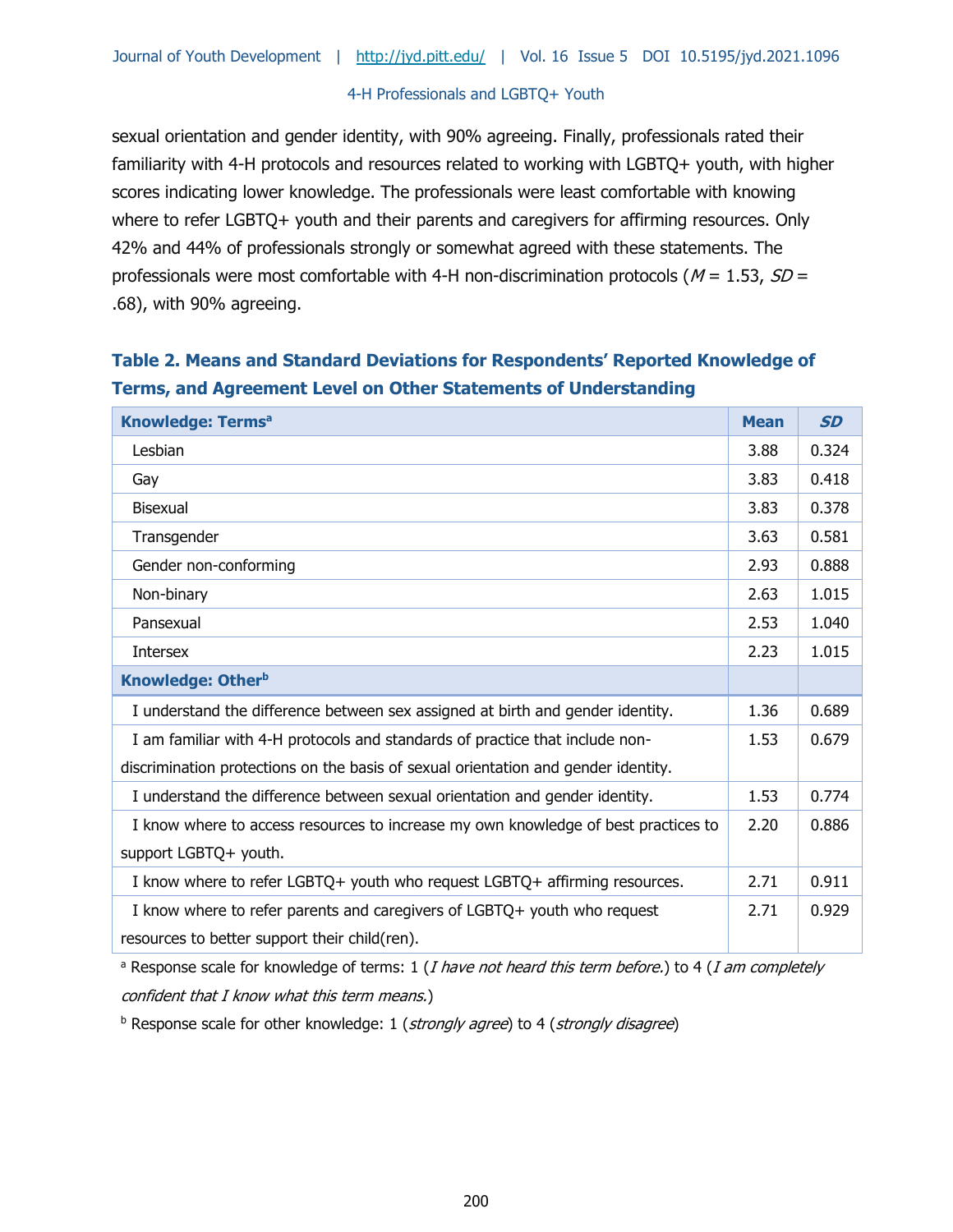Next, professionals were asked to rate their level of agreement with statements about actions or behaviors used to create an affirming environment in their program, with higher scores indicating lower skill levels. The mean and standard deviation for respondents' ratings on each statement is reported in Table 3. They reported frequently using youths' indicated pronouns and discouraging anti-LGBTQ language and behavior. Only one person indicated that they would not use requested pronouns, and two people reported that they never talk to youth about how engaging in anti-LGBTQ+ language or actions could be harmful. However, the professionals less often included positive images of LGBTQ+ people in their programming or shared their own pronouns. Half (50%) never included positive images of LGBTQ+ people and three quarters (76%) never shared their pronouns during introductions.

### **Table 3. Means and Standard Deviations of Respondents' Ratings on Their Skills**

| Skill statement <sup>a</sup>                                                                                                                                                                                   |      | <b>SD</b> |
|----------------------------------------------------------------------------------------------------------------------------------------------------------------------------------------------------------------|------|-----------|
| If a youth tells me what pronouns they want me to use when referring to them, I will<br>consistently use those pronouns, even if they are different than the pronouns I have<br>used in the past. <sup>b</sup> | 1.25 | 0.477     |
| If a student uses or engages in language or actions that are anti-LGBTQ+ during<br>programming, I talk with them about how that behavior could be harmful.                                                     | 1.71 | 0.872     |
| I avoid categorizing youth by gender during programming activities (e.g., "Boys on<br>this side of the room and girls on that side of the room").                                                              | 2.15 | 0.887     |
| I work to avoid collaborating with organizations that communicate anti-LGBTQ+<br>stances.                                                                                                                      | 2.40 | 1.193     |
| I review printed or multimedia materials for negative language associated with<br>LGBTQ+ identities prior to using them within my program.                                                                     | 2.44 | 1.193     |
| If a colleague uses a term related to $LGBTQ+$ identity inaccurately and/or<br>offensively, I talk to them to educate them about the appropriate terminology.                                                  | 2.72 | 0.959     |
| I ask where and with whom LGBTQ+ youth are comfortable sharing their sexual<br>orientation or gender identity.                                                                                                 | 3.07 | 1.168     |
| I actively seek out collaborators that provide LGBTQ+ supportive and specific<br>resources and programming.                                                                                                    | 3.16 | 0.951     |
| I include examples and/or positive images of LGBTQ+ people, relationships, and<br>families in programming.                                                                                                     | 3.26 | 0.890     |
| I share my own pronouns during group introductions                                                                                                                                                             | 3.71 | 0.559     |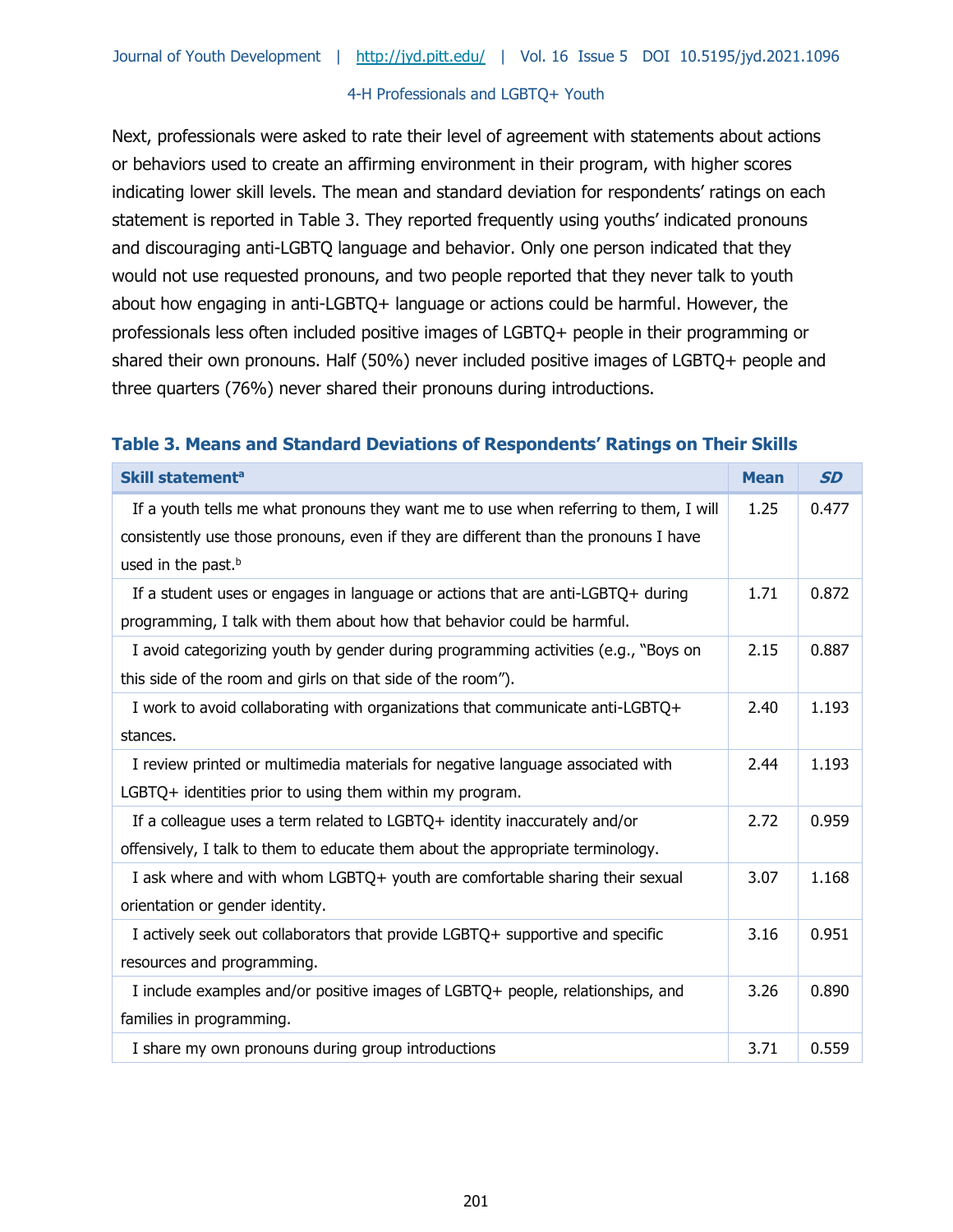### Table 3. (continued)

| Skill statement <sup>a</sup>                                                            |      | <b>SD</b> |
|-----------------------------------------------------------------------------------------|------|-----------|
| If a youth tells me what pronouns they want me to use when referring to them, I will    | 1.25 | 0.477     |
| consistently use those pronouns, even if they are different than the pronouns I have    |      |           |
| used in the past. <sup>b</sup>                                                          |      |           |
| If a student uses or engages in language or actions that are anti-LGBTQ+ during         | 1.71 | 0.872     |
| programming, I talk with them about how that behavior could be harmful.                 |      |           |
| I avoid categorizing youth by gender during programming activities (e.g., "Boys on      | 2.15 | 0.887     |
| this side of the room and girls on that side of the room").                             |      |           |
| I work to avoid collaborating with organizations that communicate anti-LGBTQ+           | 2.40 | 1.193     |
| stances.                                                                                |      |           |
| I review printed or multimedia materials for negative language associated with          | 2.44 | 1.193     |
| LGBTQ+ identities prior to using them within my program.                                |      |           |
| If a colleague uses a term related to LGBTQ+ identity inaccurately and/or               | 2.72 | 0.959     |
| offensively, I talk to them to educate them about the appropriate terminology.          |      |           |
| I ask where and with whom LGBTQ+ youth are comfortable sharing their sexual             | 3.07 | 1.168     |
| orientation or gender identity.                                                         |      |           |
| I actively seek out collaborators that provide LGBTQ+ supportive and specific           | 3.16 | 0.951     |
| resources and programming.                                                              |      |           |
| I include examples and/or positive images of LGBTQ+ people, relationships, and          | 3.26 | 0.890     |
| families in programming.                                                                |      |           |
| I share my own pronouns during group introductions                                      | 3.71 | 0.559     |
| <b>Skill demonstration<sup>c</sup></b>                                                  |      |           |
| I talk with my co-workers about ways we can make 4-H more welcoming and                 | 2.17 | 0.647     |
| affirming for LGBTQ+ youth                                                              |      |           |
| I talk with 4-H leadership (at county, district, or state level) about ways we can make | 2.29 | 0.617     |
| 4-H more welcoming and affirming for LGBTQ+ youth.                                      |      |           |

<sup>a</sup> Response scale for skill statements: 1 (always) to 4 (never)

 $<sup>b</sup>$  Response scale for this one skill statement was 1 (strongly agree) to 4 (strongly disagree)</sup>

<sup>c</sup> Response scale for skill demonstration: 1 (often) to 3 (never)

Finally, we asked the professionals about their disposition toward LGBTQ+ youth and steps they have taken, if any, to create a welcoming and affirming environment for them. Disposition statements and the response averages and standard deviations are reported in Table 4; again, higher scores indicated lower affirmation of dispositions. The professionals strongly believed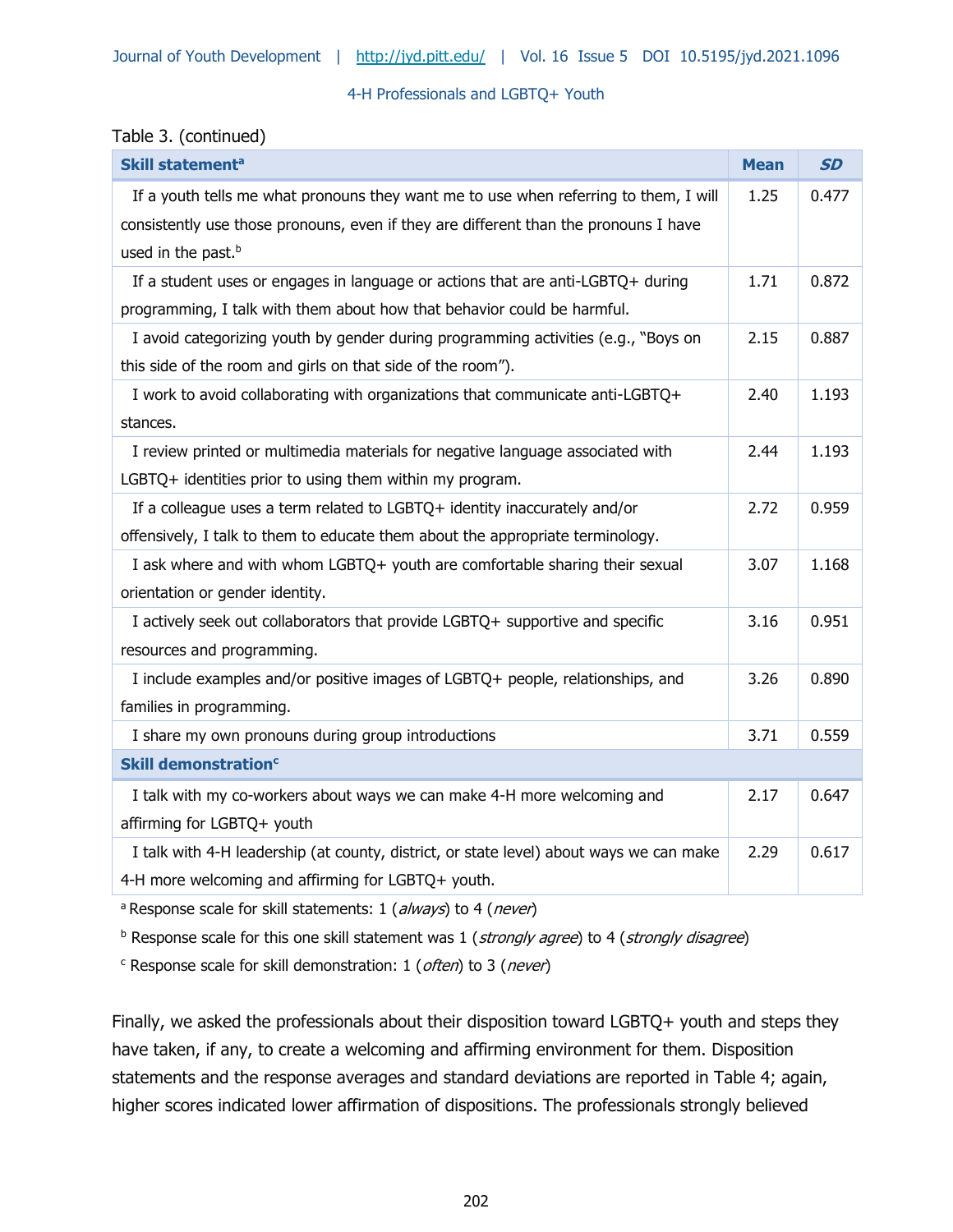that training about supporting LGBTQ+ youth was necessary for 4-H staff and that specific programs for LGBTQ+ youth were necessary. Furthermore, the professionals were interested in attending trainings. Only two individuals disagreed that training was important and were not interested in training. These two individuals were also the only ones who had not attended training and did not try to stay up to date on terminology. The professionals were divided on support for youth using bathrooms that matched their gender identity at 4-H events, with 63% strongly or somewhat agreeing.

# **Table 4. Means and Standard Deviations of Respondents' Ratings on Their Dispositions**

| Dispositions: Level of agreement <sup>a</sup>                                                                     |      | <b>SD</b>  |
|-------------------------------------------------------------------------------------------------------------------|------|------------|
| I believe that specific training about supporting LGBTQ+ youth is necessary for 4-H<br>staff in my role.          | 1.36 | 0.550      |
| I believe that specific programs or actions to support LGBTQ+ youth specifically<br>are necessary as part of 4-H. | 1.69 | 0.815      |
| I believe that 4-H dances should affirm and include LGBTQ+ youth relationships.                                   | 1.75 | 0.801      |
| I try to continue learning up-to-date terminology related to $LGBTQ +$ youth. <sup>b</sup>                        | 2.12 | 0.873      |
| I believe that young people should be able to use the bathroom or locker room                                     | 2.20 | 1.030      |
| that matches their gender identity while at 4-H events and programming, even if                                   |      |            |
| their gender identity is different than the sex they were assigned at birth.                                      |      |            |
| <b>Dispositions: Level of interest</b>                                                                            |      |            |
| What is your level of interest in attending professional development trainings,                                   | 1.46 | 0.567      |
| workshops, or conferences that specifically include information about how to best                                 |      |            |
| support LGBTQ+ youth?                                                                                             |      |            |
| <b>Dispositions: Yes/no</b>                                                                                       |      |            |
| I display materials in my workspaces that are supportive of LGBTQ+ youth (e.g.,                                   |      | Yes: 11.9% |
| rainbow flags, LGBTQ+ affirming images or resources).                                                             |      |            |
| <sup>a</sup> Response scale for level of agreement: 1 (strongly agree) to 4 (strongly disagree)                   |      |            |

 $<sup>b</sup>$  Response scale for this one item was 1 (always) to 4 (never).</sup>

 $c$  Response scale for level of interest: 1 (*very interested*) to 3 (*not interested*)

We were also interested in how training was associated with knowledge, skills, and dispositions. The professionals were asked if they had attended trainings, workshops, or conferences that included information on how to support LGBTQ+ youth, and 71% had, including 66.7% of rural professionals and 80% of urban/suburban professionals. T-tests with Bonferroni corrections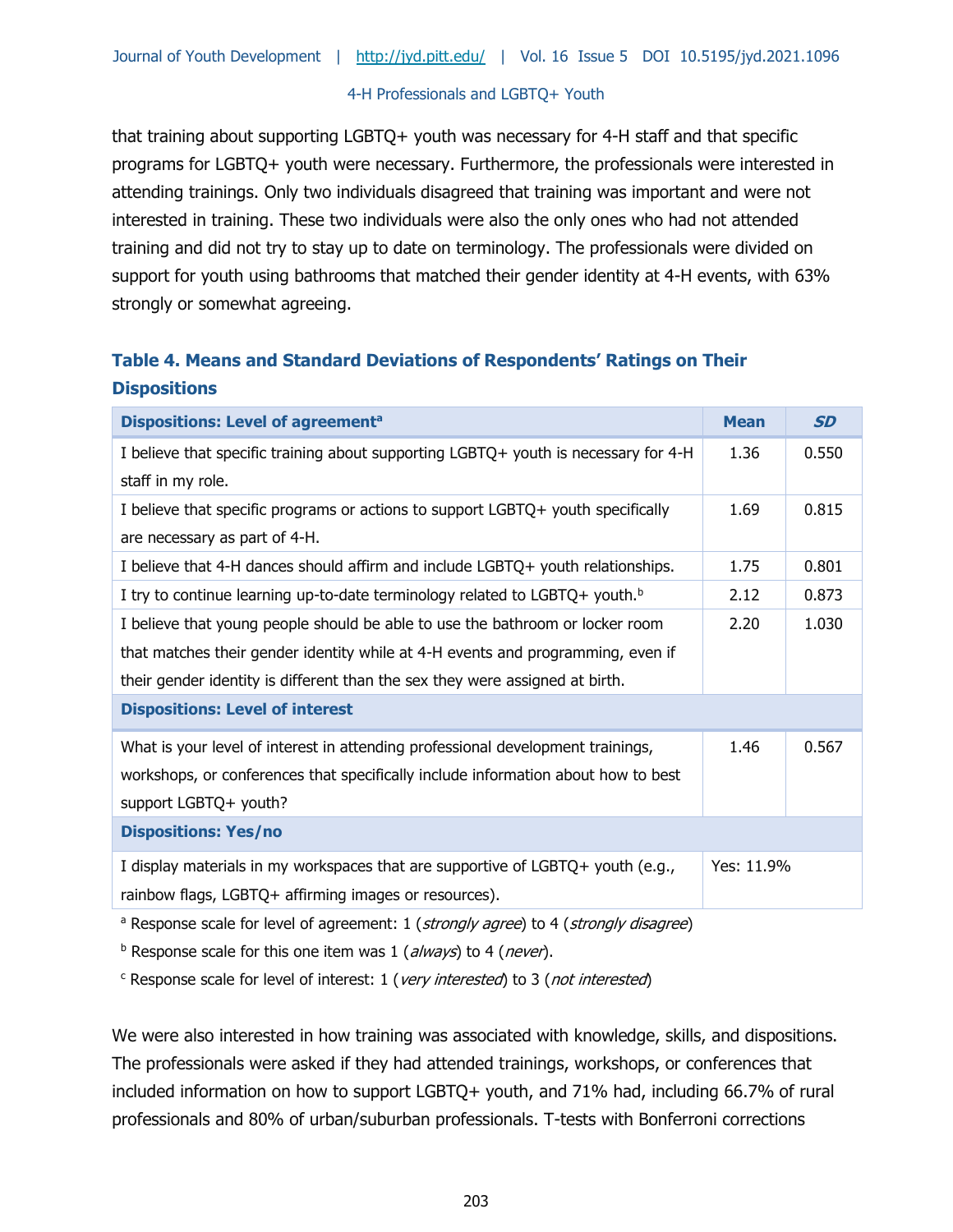revealed that those with training were more likely to know where to access resources to increase their own knowledge ( $t$  (55) = -3.58,  $p = .001$ ), as well as where to refer LGBTQ+ youth ( $t = -3.40$ ,  $p = .002$ ) and parents ( $t(55) = -3.32$ ,  $p = .002$ ) who request resources, which were the areas of lowest knowledge.

Our second research question asked professionals the extent to which they would be supported in efforts to create a more welcoming environment in their workplace: 22% strongly agreed with this statement, 40% somewhat agreed, 25.4% somewhat disagreed, and 11.9% strongly disagreed. We explored the extent to which perceived support was associated with professionals' knowledge, skills, and dispositions through bivariate correlations. There were positive relationships, though none of the correlations were significant after a Bonferroni correction. The strongest correlations with support were for believing specific programs or actions are necessary to support LGBTQ+ youth in 4-H ( $r = .289$ ,  $p = .03$ ), actively seeking out collaborators that provide LGBTQ+ supportive and specific resources and programming ( $r =$ .276,  $p = .04$ ), and including examples and/or positive images of LGBTQ+ people, relationships, and families in their programming ( $r = .329$ ,  $p = .012$ ).

Finally, we were interested in how rural professionals and settings differed from urban/suburban professionals and settings. Professionals were classified as "urban/suburban" if they indicated that they were located in a county which was designated by the North Carolina Rural Center (n.d.) as urban or regional city/suburban (26%) and "rural" if they were located in a county without those designations  $(74%)$ . Using independent samples *t*-tests with an alpha level corrected to .002 due to multiple comparisons, we found that rural professionals scored lower than their urban counterparts in nearly all of the knowledge, skills, and dispositions and were significantly less likely to actively seek out collaborators who could provide resources and programming supportive and specific to LGBTQ+ youth ( $M_{\text{Rural}} = 3.51$ ,  $SD = .71$ ;  $M_{\text{Jrban/Suburban}} =$ 2.33,  $SD = .98$ ;  $t = -4.95$ ,  $p < .001$ ). Additionally, urban/suburban professionals anticipated significantly more support than rural professionals if they were to take steps to create a more welcoming environment ( $M_{\text{Rural}} = 2.50$ , SD = .94;  $M_{\text{Urban/Suburban}} = 1.67$ , SD = .72;  $t(55) = -3.10$ ,  $p < .001$ ).

### **Discussion**

While there are growing calls for research focused on the experiences of LGBTQ+ youth within 4-H and the Extension professionals who work with them (Gonzalez et al., 2020; Soule, 2017), virtually no empirical scholarship exists that is specific to 4-H. This quantitative study investigated the knowledge, skills, and dispositions of North Carolina 4-H professionals as they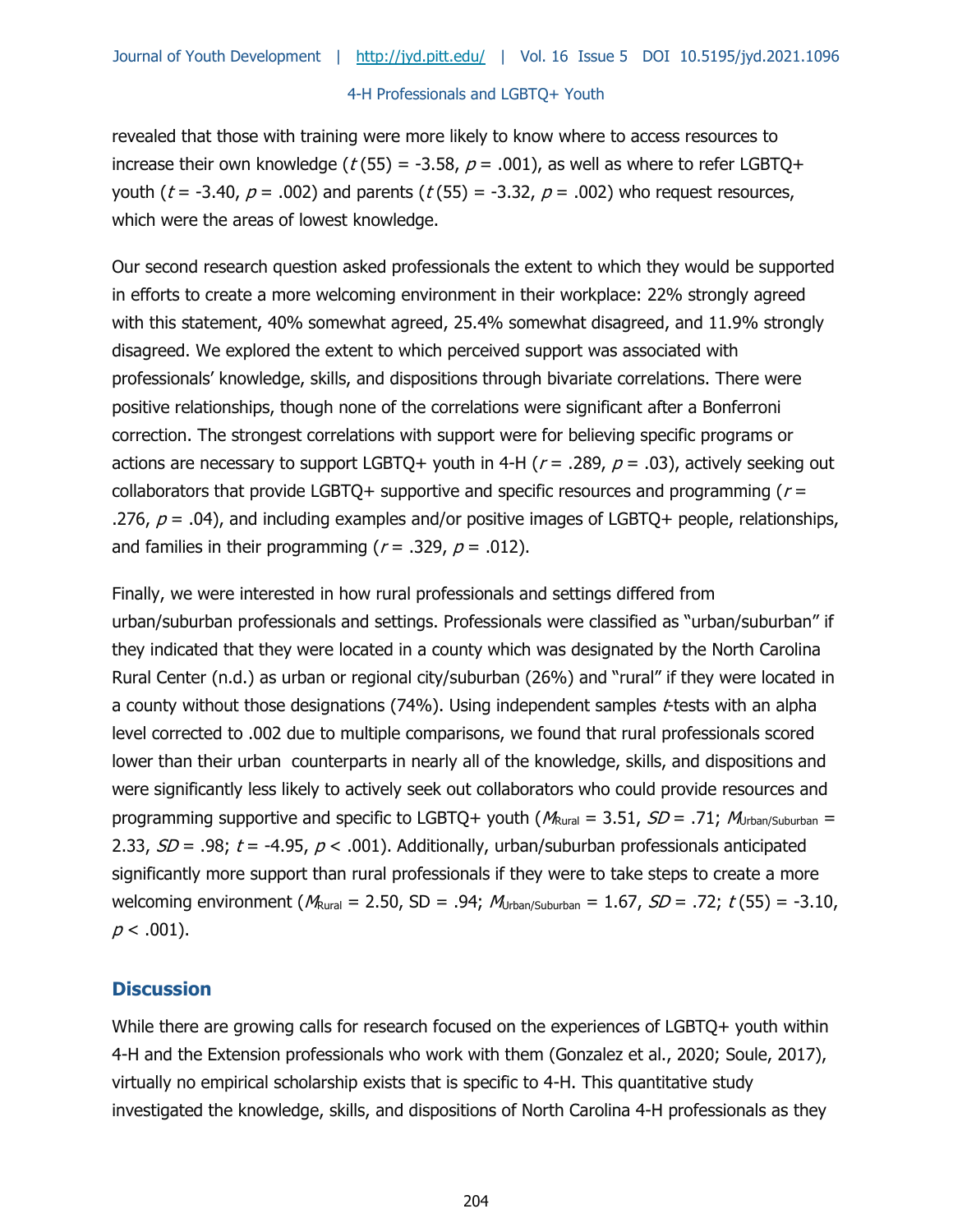relate to LGBTQ+ youth. Although participants demonstrated a broad range of knowledge, skills, and dispositions, we found several similarities in their responses. Overall, our findings align with each of our hypotheses, as well as existing research related to LGBTQ+ youth.

As we expected, professionals' knowledge level was higher than the skill levels they employed. For example, while most professionals reported high levels of confidence related to terminology, they were less likely to apply skills, such as including affirming images of LGBTQ+ people in their programming materials or sharing their personal pronouns. A study measuring counselor competence with LGB clients across practice settings yielded comparable results (Farmer et al., 2013). Specifically, school counselor participants reported the least competence in having the skills to effectively support the LGB students with whom they worked; in contrast, reported competence related to knowledge and dispositions was considerably higher. As anticipated and consistent with previous research (Gonzalez, 2017), findings revealed a tendency by professionals to be reactive in their support of LGBTQ+ youth—such as addressing discriminatory behavior—rather than proactive in their support through actions such as displaying LGBTQ+-affirming materials in their workspace.

We also hypothesized that professionals would score higher on disposition indicators related to general support for LGBTQ+ youth and the value of professional development but lower on disposition indicators about taking preventative measures or making structural program changes to foster a welcoming and affirming environment. As anticipated, findings showed strong agreement among professionals with more general statements such as the importance of training and programming specific to LGBTQ+ youth. However, there was relatively lower agreement about the need for structural program changes, such as ensuring that youth could use bathrooms matching their gender identity at 4-H events.

While the overwhelming majority of professionals agreed that supporting LGBTQ+ young people was essential to their role within 4-H, many demonstrated a lack of skills for effectively and proactively supporting transgender and gender expansive youth. For instance, the vast majority (i.e., 76%) reported never modeling pronoun usage during introductions. Professionals were also split on whether they supported young people using bathrooms that aligned with their gender identity at 4-H events. These results, while disconcerting, are not surprising given the lack of training educators and youth-serving professionals receive relative to developing the knowledge and skills necessary for working with transgender, intersex, and gender expansive young people (Kearns et al., 2017; Marx et al., 2017; Simons et al., 2018).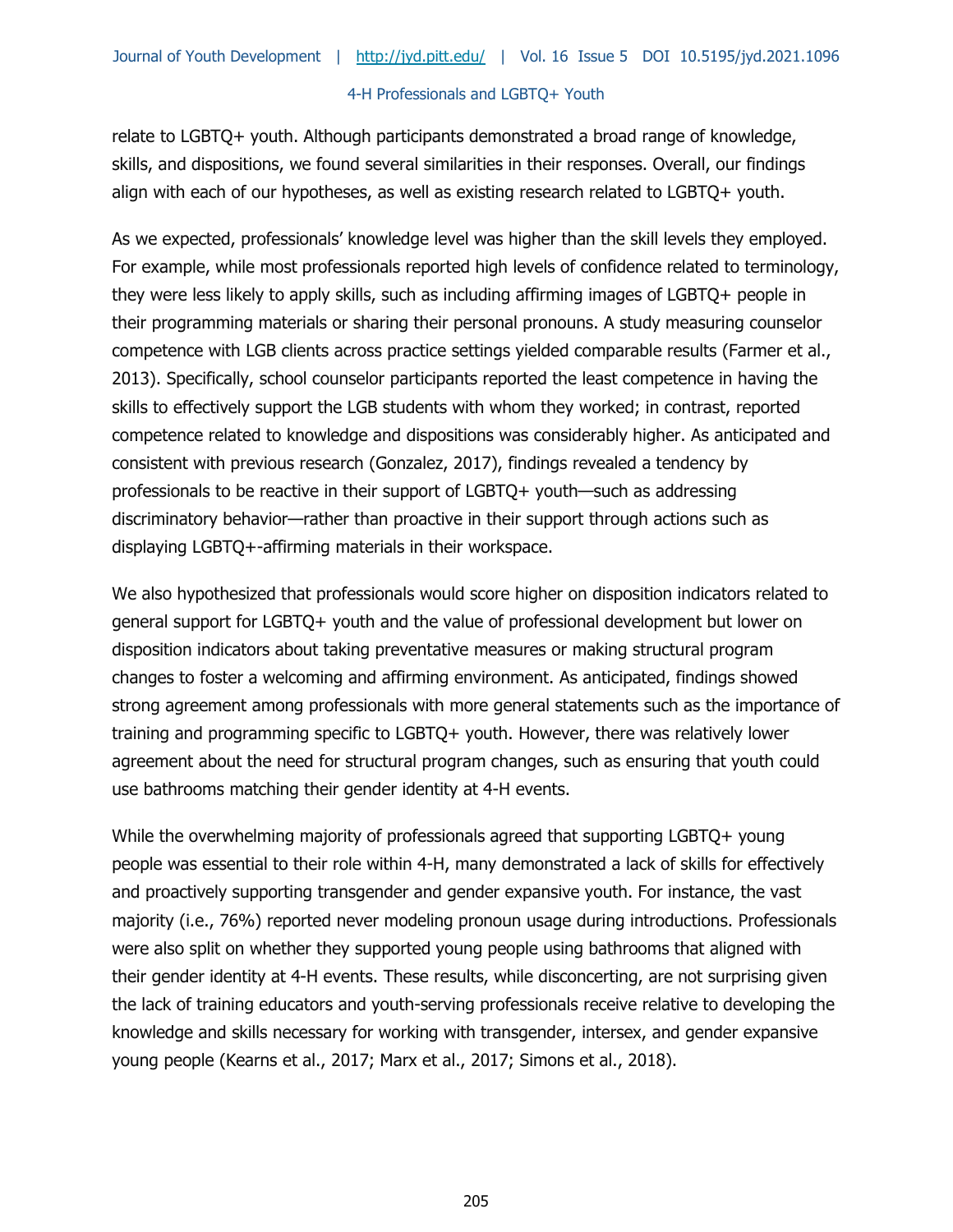Notably, professional development played a role in determining the extent to which professionals had the knowledge and skills to effectively serve the needs of all LGBTQ+ young people, a finding consistent with existing literature (Bradley et al., 2019; Gonzalez, 2016). As we anticipated, professionals who had previously received training related to LGBTQ+ young people were more likely to have the skills to access LGBTQ+-affirming resources and refer LGBTQ+ young people and their caregivers who may be seeking additional support. Similarly, and as anticipated, professionals who expressed perceived support in potential efforts to foster a more welcoming environment demonstrated a higher degree of knowledge and skills relative to working with LGBTQ+ youth, such as seeking out collaborators to assist with identifying resources and developing programmatic efforts and including positive images of LGBTQ+ people in their programming.

Finally, rural professionals demonstrated less knowledge and fewer skills about LGBTQ+ people and had a less affirming disposition toward them than those working in urban/rural areas, a finding consistent with previous literature (O'Connell, 2010). Additionally, and as we hypothesized, rural professionals were less likely than their urban/suburban counterparts to expect support should they take steps to cultivate an environment more affirming of LGBTQ+ individuals. Literature in the field of education has yielded similar results (Gonzalez, 2016).

### **Strengths and Limitations**

This study is the first of its kind within 4-H to assess the extent to which 4-H Extension professionals have the knowledge, skills, and dispositions to effectively support LGBTQ+ youth, making a significant contribution to the field. Our study included several added strengths that supported this research. First, although there was no incentive provided to 4-H professionals who completed the survey, the results concluded a response rate of 40%, meaning that these results reflect the knowledge, skills, and dispositions of almost half of all 4-H professionals across the state of North Carolina. Additionally, one of the greatest strengths incorporated in this project was the diversity of the research team. Two of the study's authors currently or have previously worked directly with 4-H, one as a specialist and the other as a former 4-H professional with experience providing programming directly to youth on the county level. Additionally, the research team not only incorporated professionals with diverse knowledge and experience in education, youth development, and youth mental health, but also combined both lived and professional experiences with LGBTQ+ youth issues across rural, suburban, and urban contexts.

Several limitations exist within the survey itself. First, while the survey asked if professionals had attended professional development training, it did not uncover if professionals attended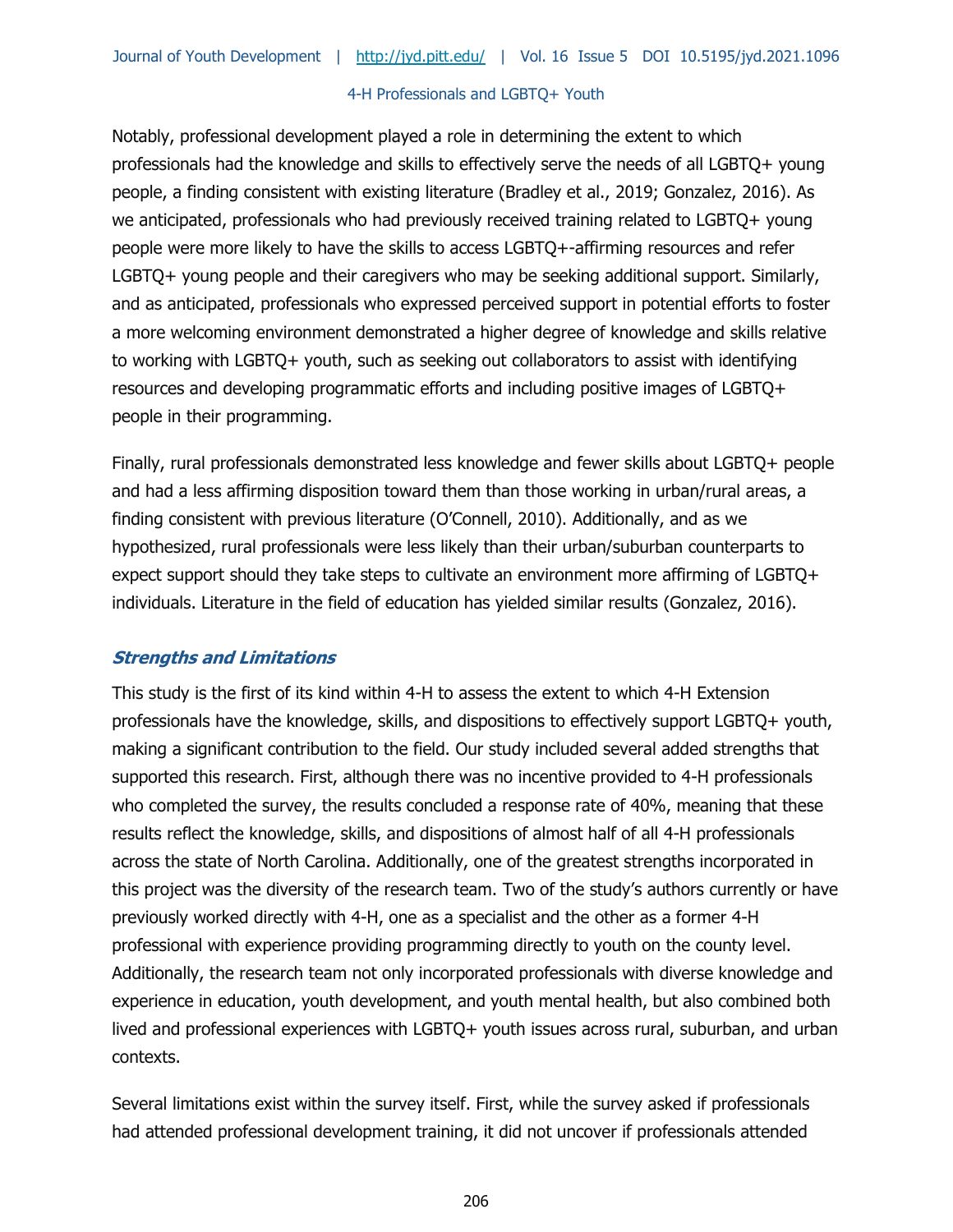different types or levels of training related to supporting LGBTQ+ youth. The survey questions did not address intersectionality with other marginalized identities, and the terms used within the survey are not all-encompassing of the terms within the LGBTQ+ community. Additionally, some of the survey questions required some level of knowledge of terminology that not all respondents may have had, impacting their ability to fully respond. Lastly, there is a large void of existing research about LGBTQ+ youth in 4-H and in other community-based youth-serving organizations for this study to draw upon in conceptualization and design.

# **Implications for Future Research and Practice**

This study shows the importance of increased professional development for 4-H professionals related to working with LGBTQ+ youth. Specifically, it reflects the need for professional development moving beyond terminology to focus specifically on skill development and application and proactive support, as well as professional development specific to working with transgender, intersex, and gender expansive youth. It also shows the value of ensuring increased access to training in rural communities. Finally, given the benefit of perceived support, professional development should be provided to all levels of 4-H staff, including leadership and administrative staff.

Extensive research is still needed regarding LGBTQ+ youth and best practices to support them through youth-serving organizations such as 4-H. Replicating this or a similar study with a larger and more geographically diverse sample size could yield more generalizable data regarding the knowledge, skills, and dispositions of 4-H professionals, thereby making the case for a more comprehensive and formalized training and curriculum plan. Applying a qualitative or mixed methods design in future studies would also allow for more nuanced responses from 4-H professionals. Moreover, additional inquiry should be explored on the knowledge, skills, and dispositions of 4-H professionals as they relate to transgender, gender expansive, and intersex identities. Future research should also be replicated or expanded to include 4-H volunteers.

Research on the experiences of current and former LGBTQ+ young people who have participated in 4-H programming is also warranted, as it would assist in painting a more comprehensive picture of the climate for LGBTQ+ youth within 4-H and identifying potential areas of growth for the professionals who work with them. Similarly, there is great need to explore intersectionality and the experiences of youth holding multiple marginalized identities.

Given participants' expressed value and interest in professional development opportunities related to LGBTQ+ youth, training that yields positive outcomes relative to knowledge, skills, and dispositions should be further explored and implemented, particularly among professionals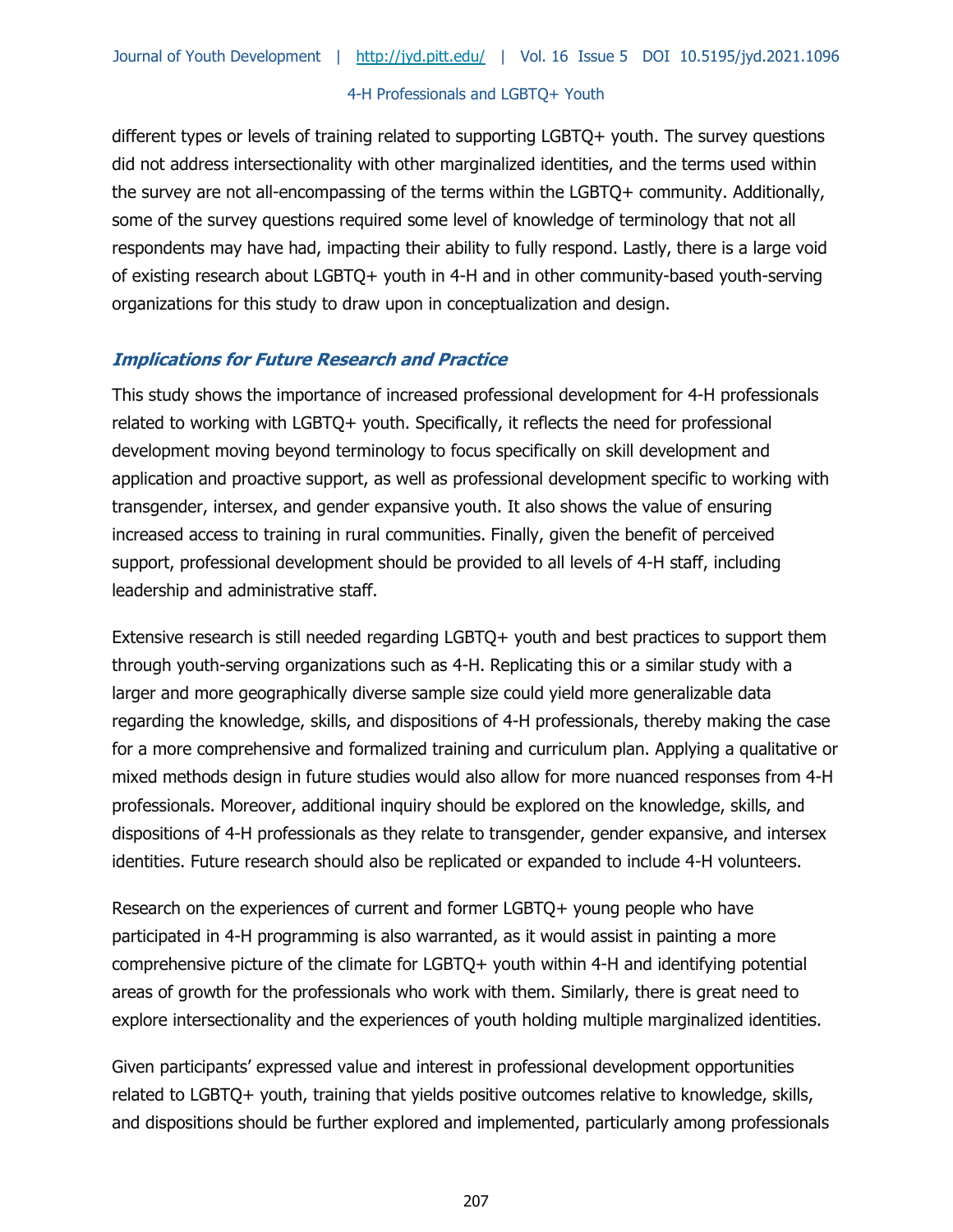working in rural settings. Lastly, more research is needed about perceived support for creating welcoming and affirming environments for LGBTQ+ youth and what environmental cues, policies, practices, and aspects of organizational culture impact the level of support experienced by youth-serving professionals.

### **References**

- Barefoot, K. N., Rickard, A., Smalley, K. B., & Warren, J. C. (2015). [Rural lesbians: Unique challenges and](https://doi.org/10.1007/s10597-017-0168-x)  [implications for mental health providers.](https://doi.org/10.1007/s10597-017-0168-x) Journal of Rural Mental Health, 39, 22-33. (https://doi.org/10.1007/s10597-017-0168-x)
- Barr, S. M., Budge, S. L., & Adelson, J. L. (2016). [Transgender community belongingness as a mediator](https://doi.org/10.1037/cou0000127)  [between strength of transgender identity and well-being.](https://doi.org/10.1037/cou0000127) Journal of Counseling Psychology, 63, 87-97. (https://doi.org/10.1037/cou0000127)
- Benson, P. L., Scales, P. C., & Syvertsen, A. K. (2011). The contribution of the developmental assets framework to positive youth development theory and practice. In R. M. Lerner, J. V. Lerner, & J. B. Benson (Eds.), Advances in child development and behavior: Positive youth development research and applications for promoting thriving in adolescence (pp.195-228). Elsevier.
- Bradley, E., Albright, G., McMillan, J., & Shockley, K. (2019). [Impact of a simulation on educator support](http://dx.doi.org.prox.lib.ncsu.edu/10.1080/19361653.2019.1578324)  [of LGBTQ youth.](http://dx.doi.org.prox.lib.ncsu.edu/10.1080/19361653.2019.1578324) Journal of LGBT Youth, 16(3), 317-339. (http://dx.doi.org.prox.lib.ncsu.edu/10.1080/19361653.2019.1578324)
- Bregman, H. R., Malik, N. M., Page, M. J., Makynen, E., & Lindahl, K. M. (2013). Identity profiles in [lesbian, gay, and bisexual youth: The role of family influences.](https://doi.org/10.1007/s10964-012-%209798-z) Journal of Youth and Adolescence, 42(3), 417-430. (https://doi.org/10.1007/s10964-012- 9798-z)
- Brown, D., & Trusty, J. (2005). *Designing and leading comprehensive school counseling programs.* Thomson Brooks/Cole.
- Diaz, E. M., & Kosciw, J. G. (2011). [Jump-starting youth community leadership: An evaluation of a](https://doi.org/10.5195/jyd.2012.157)  [leadership development program for lesbian, gay, bisexual, transgender, and ally youth.](https://doi.org/10.5195/jyd.2012.157) Journal of Youth Development  $\bar{\chi}$ 1). (https://doi.org/10.5195/jyd.2012.157)
- Doellman, M. (2017). A call to action: The importance of school climate, professional development, and teacher education programs in fostering LGBT supportive educators. In E.A. Mikulec & P. Iida (Eds.), Queering classrooms: Personal narratives and educational practices to support LGBTQ youth in schools. Information Age.
- Farmer, L. B., Welfare, L. E., & Burge, P. L. (2013). Counselor competence with lesbian, gay, and [bisexual clients: Differences among practice settings.](https://doi.org/10.1037/t07178-000) Journal of Multicultural Counseling and Development, 41(4), 195-209. (https://doi.org/10.1037/t07178-000)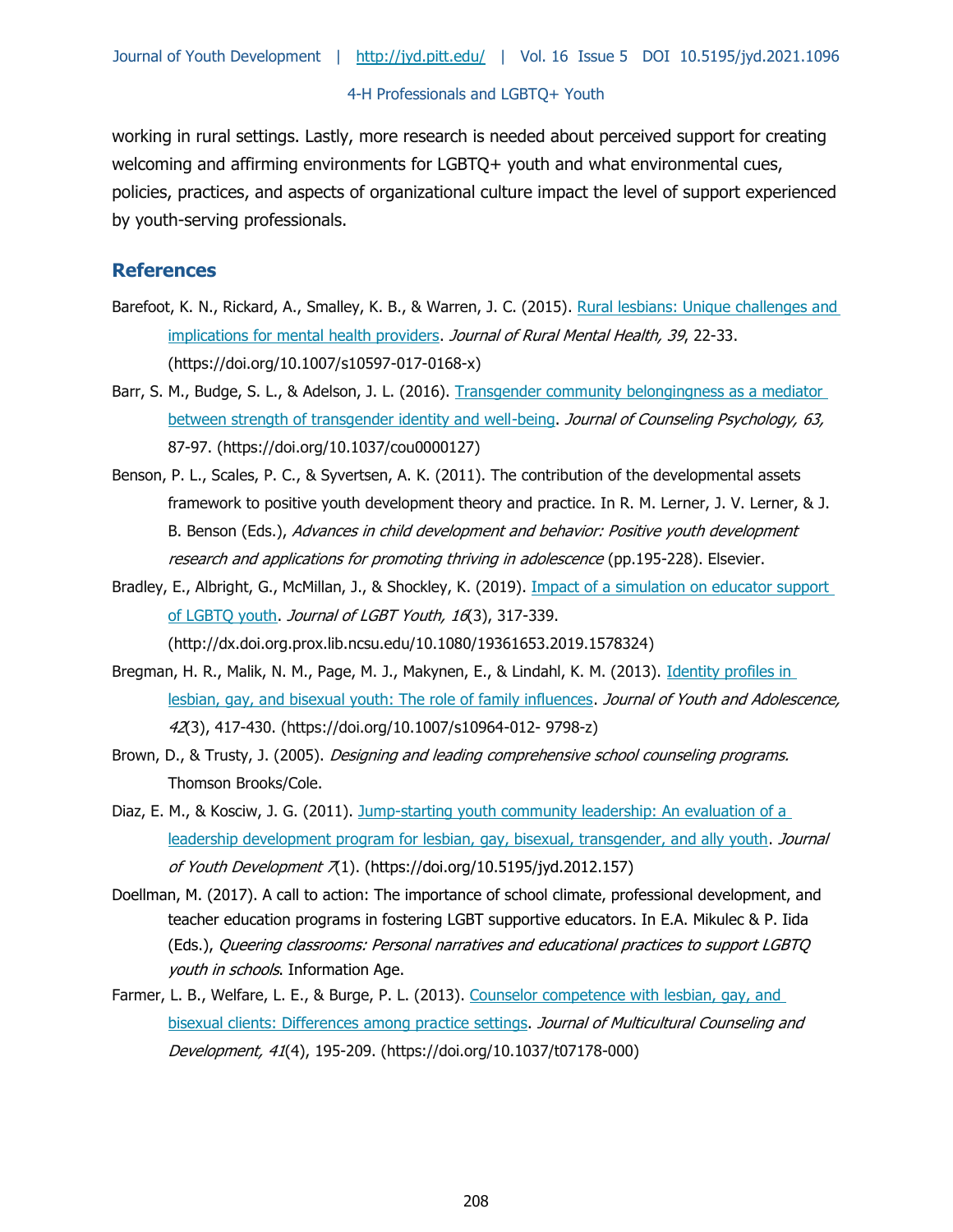- Fish, J. N., Moody, R .L., Grossman, A. H., Russell, S. T. (2019). [LGBTQ youth-serving community-based](https://doi.org/10.1007/s10964-019-01129-5)  [organizations: Who participates and what difference does it make?](https://doi.org/10.1007/s10964-019-01129-5) Journal of Youth and Adolescence, 48, 2418-2431. (https://doi.org/10.1007/s10964-019-01129-5)
- Goldbach, J. T., Tanner-Smith, E. E., Bagwell, M., & Dunlap, S. (2014). Minority stress and substance use [in sexual minority adolescents: a meta-analysis.](http://dx.doi.org/10.1007/s11121-013-0393-7) Prevention Science, 15, 350-363. (http://dx.doi.org/10.1007/s11121-013-0393-7)
- Gonzalez, M. (2016). [Factors that facilitate and impede school counselor advocacy for and with LGBT](https://doi.org/10.1080/2326716X.2016.1147397)  [students.](https://doi.org/10.1080/2326716X.2016.1147397) Journal of Counselor Leadership and Advocacy, 3(2), 158-172. (https://doi.org/10.1080/2326716X.2016.1147397)
- Gonzalez, M. (2017). [Advocacy for and with LGBT students: An examination of high school counselor](https://doi.org/10.5330/1096-2409-20.1a.38)  [experiences.](https://doi.org/10.5330/1096-2409-20.1a.38) Professional School Counseling, 20(1a), 38-46. (https://doi.org/10.5330/1096-2409-20.1a.38)
- Gonzalez, M., White, A., Vega, L., Howard, J., Kokozos, M., & Soule, K. (2020). "Making the best better" for youths: Cultivating LGBTQ+ inclusion in 4-H. Journal of Extension, 58(4).
- Goodrich, K. M., & Luke, M. (2010). The experiences of school-counselors-in-training in group work with LGBTQ adolescents. The Journal for Specialists in Group Work, 35(2), 143-159. doi:10.1080/01933921003705966
- Hatchel, T., Espelage, D. L., & Huang, Y. (2018). Sexual harassment Victimization, school belonging, and [depressive symptoms among LGBTQ adolescents: Temporal insights.](http://dx.doi.org/10.1037/ort0000279) American Journal of Orthopsychiatry, 88(4), 422-430. (http://dx.doi.org/10.1037/ort0000279)
- Johns, M. M., Poteat, V. P., Horn, S. S., & Kosciw, J. (2019). Strengthening our schools to support [resilience and health among LGBTQ youth: Emerging evidence and research priorities from the](http://doi.org/10.1089/lgbt.2018.0109)  [State of LGBTQ Youth Health and Wellbeing Symposium.](http://doi.org/10.1089/lgbt.2018.0109) LGBT Health, 6(4), 146-155. (http://doi.org/10.1089/lgbt.2018.0109)
- Katz-Wise, S., & Hyde, J. (2012). Victimization experiences of lesbian, gay, and bisexual individuals: a [meta-analysis.](https://doi.org/10.1080/00224499.2011.637247) Journal of Sex Research, 49, 142-67. (http://dx.doi.org/10.1080/00224499.2011.637247)
- Kearns, L., Mitton-Kükner, J. and Tompkins, J. (2017). Transphobia and cisgender privilege: Pre-service teachers recognizing and challenging gender rigidity in schools." Canadian Journal of Education  $40(1)$ : 1-27.
- Kokozos, M., & Gonzalez, M. (2020). [Critical inclusion: Disrupting LGBTQ normative frameworks in school](https://doi.org/10.1080/10665684.2020.1764881)  [contexts.](https://doi.org/10.1080/10665684.2020.1764881) Equity & Excellence in Education, 53(1-2), 151-164. (https://doi.org/10.1080/10665684.2020.1764881)
- Kosciw, J. G., Clark, C.M., Truong, N. L., & Zongrone, A. D. (2020). The 2019 National School Climate Survey: The experiences of lesbian, gay, bisexual, transgender, and queer youth in our nation's schools. GLSEN.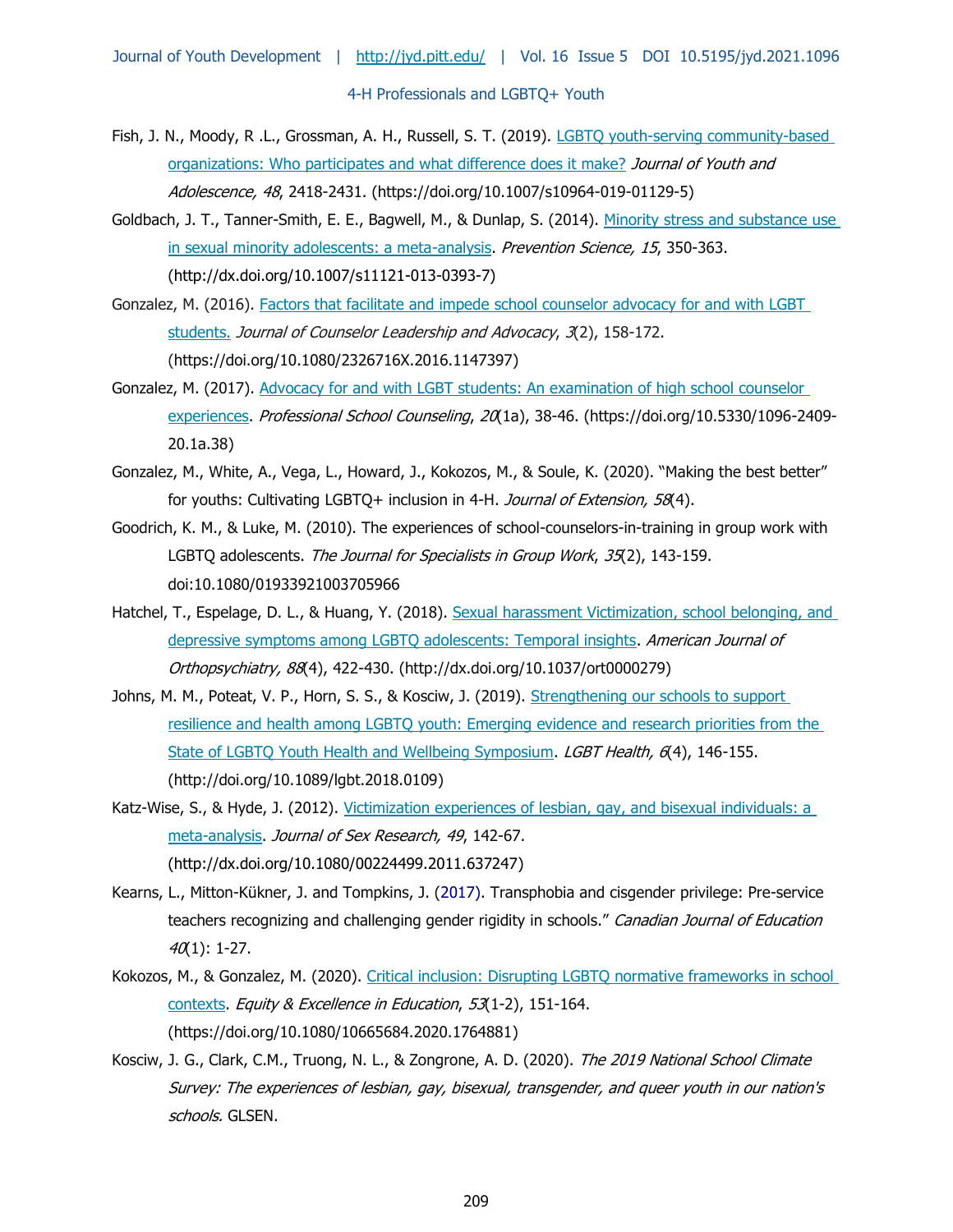- Larson, R. (2000). [Toward a psychology of positive youth development.](https://doi.org/10.1037/0003-066X.55.1.170) American Psychologist, 55, 170-183. (https://doi.org/10.1037/0003-066X.55.1.170)
- Lerner, R. M., Lerner, J. V., Almerigi, J., Theokas, C., Phelps, E., Gestsdóttir, S. Naudeau, S., Jelicic, H., Alberts, A. E., Ma, L., Smith, L. M., Bobek, D. L., Richman-Raphael, D., Simpson, I., Christiansen, E. D., & von Eye, A. (2005). Positive youth development, participation in community youth development programs, and community contributions of fifth-grade adolescents: Findings from the first wave of the 4-H Study of Positive Youth Development. Journal of Early Adolescence, 25(1), 17-71.
- Marx, R. A., Roberts, L. M., & Nixon, C. T. (2017). When care and concern are not enough: School personnel's development as allies for trans and gender non-conforming students. Social Sciences,  $6(1)$ : 1-11.
- McCabe, P. C., Rubinson, F., Dragowski, E. A., & Elizalde-Utnick, G. (2013). Behavioral intention of [teachers, school psychologists, and counselors to intervene and prevent harassment of LGBTQ](https://doi.org/10.1002/pits.21702)  [youth.](https://doi.org/10.1002/pits.21702) Psychology in Schools, 50(7), 672-688. (https://doi.org/10.1002/pits.21702)
- McLaren, S. (2009). [Sense of belonging to the general and lesbian communities as predictors of](http://dx.doi.org/10.1080/00918360802551365)  [depression among lesbians.](http://dx.doi.org/10.1080/00918360802551365) Journal of Homosexuality, 56, 1-13. (https://dx.doi.org/10.1080/00918360802551365)
- McKee, K. E., & Bruce, J. A. (2019). Creating inclusive extension programs. Journal of Extension, 57(6).
- Morton, M. H., Dworsky, A., Samuels, G. M., & Patel, S. (2018). Missed opportunities: Youth homelessness in rural America. Chapin Hall at the University of Chicago.
- North Carolina Rural Center. (n.d.). [About us.](https://www.ncruralcenter.org/about-us/) (https://www.ncruralcenter.org/about-us/)
- O'Connell, L. M., Atlas, J. G., Saunders, A. L., & Philbrick, R. (2010). Perceptions of rural school staff [regarding sexual minority students.](https://doi.org/10.1080/19361653.2010.518534) Journal of LGBT Youth, 7, 293-309. (https://doi.org/10.1080/19361653.2010.518534)
- Palmer, N. A., Kosciw, J. G., & Bartkiewicz, M. J. (2012). Strengths and silences: The experiences of lesbian, gay, bisexual and transgender students in rural and small town schools. GLSEN.
- Ryan, C., Russell, S. T., Huebner, D., Diaz, R., & Sanchez, J. (2010). [Family acceptance in](http://doi.org/10.1111/j.1744-6171.2010.00246.x) adolescence [and the health of LGBT young adults.](http://doi.org/10.1111/j.1744-6171.2010.00246.x) Journal of Child and Adolescent Psychiatric Nursing, 23, 205–213. (http://doi.org/10.1111/j.1744-6171.2010.00246.x)
- Russell, S. T., & Fish, J. N. (2016). [Mental health in LGBT youth.](https://doi.org/10.1146/annurev-clinpsy-021815-093153) Annual Review of Clinical Psychology, 12, 465-487. (https://doi.org/10.1146/annurev-clinpsy-021815-093153)
- Seelman, K. L., Forge, N., Walls, N. E., & Bridges, N. (2015). [School engagement among LGBTQ high](https://doi.org/10.1016/j.childyouth.2015.07.021)  [school students: the roles of safe adults and gay-straight alliances characteristics.](https://doi.org/10.1016/j.childyouth.2015.07.021) Children and Youth Services Review, 57, 19-29. (https://doi.org/10.1016/j.childyouth.2015.07.021)